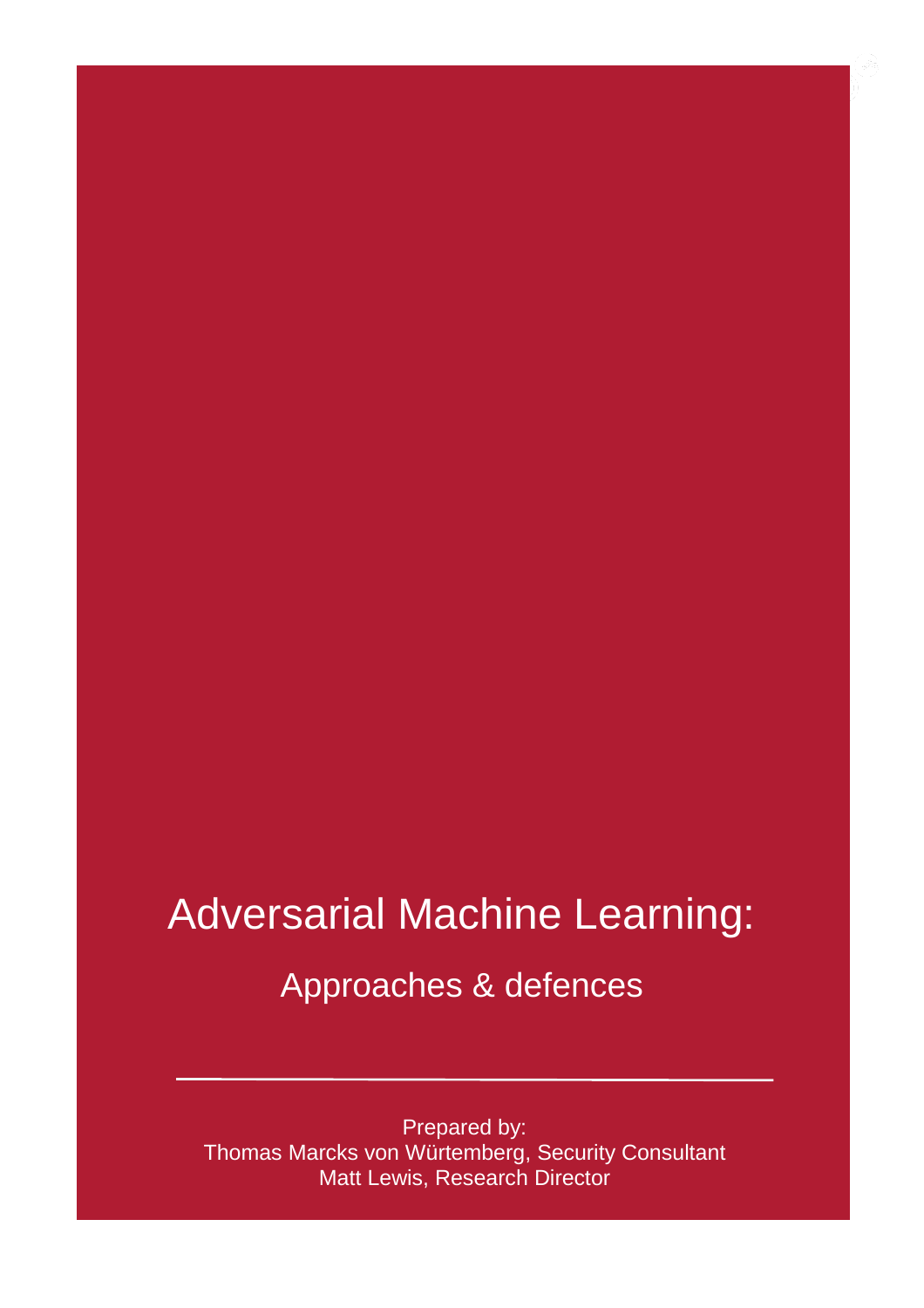### **Table of contents**

Ξ

| 1. Introduction                                                             | $\overline{3}$ |                         |    |
|-----------------------------------------------------------------------------|----------------|-------------------------|----|
| 2. ML & adversarial ML<br>3. Current attacks against ML<br>4. Evaluating ML | 4<br>5<br>8    |                         |    |
|                                                                             |                | 5. Defence & mitigation | 9  |
|                                                                             |                | <b>6. Conclusion</b>    | 10 |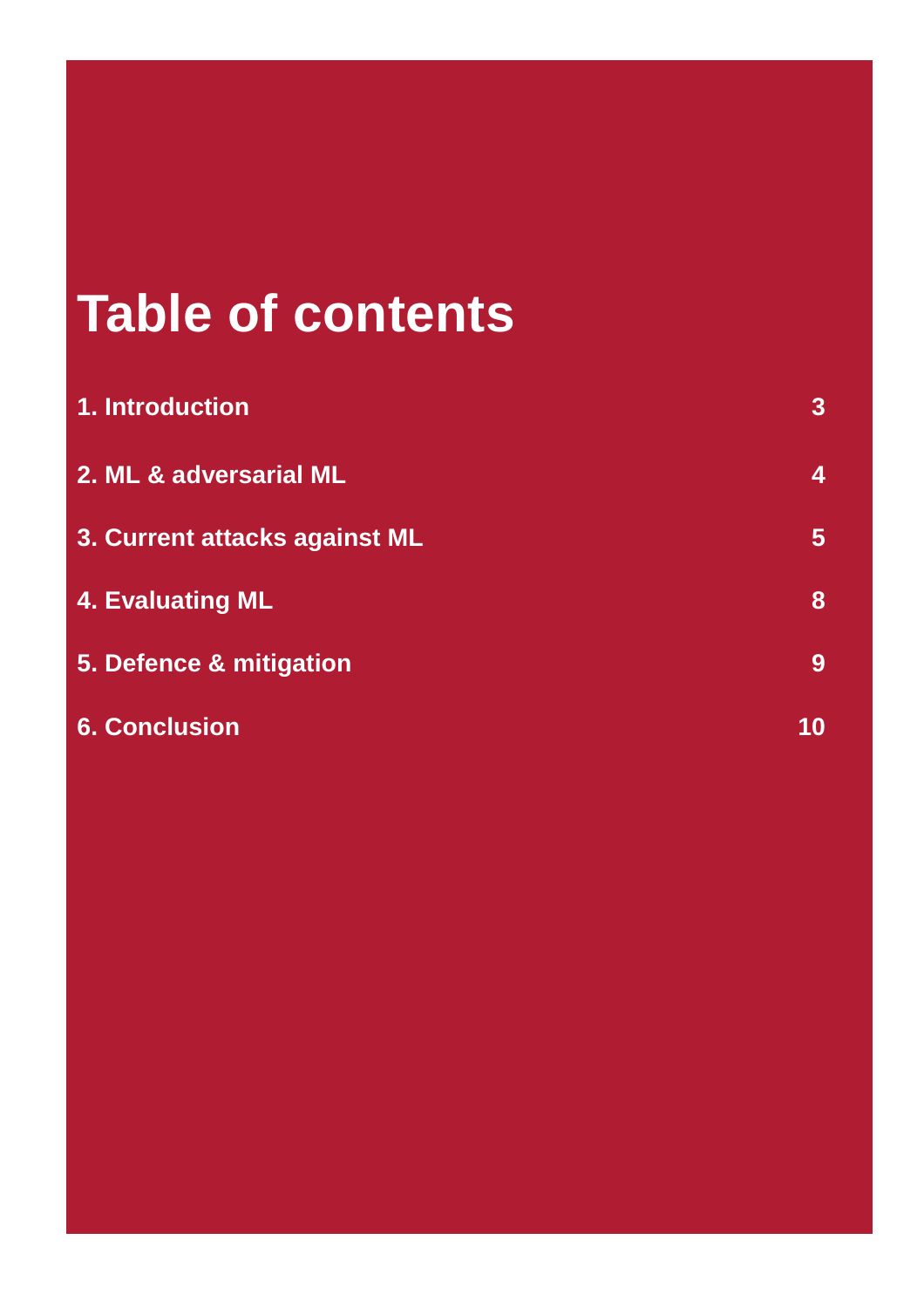### <span id="page-2-0"></span>**1. Introduction**

Most of us interact with Artificial Intelligence (AI) or Machine Learning (ML) on a daily basis without even knowing; from Google translate, to facial recognition software on our mobile phones and digital assistance in financial services or call centres. An IBM survey [1] of the automotive industry shows that 74 per cent of top executives expect to see self-driving cars, fundamentally operated through AI, by 2025.

AI is a growing market with ever increasing possibilities across all sectors, due to the vast amounts of 'big data' that most organisations now generate and accumulate. The utility of this data lies in its mining and use as training sets for AI/ML applications, becoming models on which to make predictions or decisions about future events that could be paramount to safety and/or security. As such, the integrity of data consumed by AI systems at both training and post-training phases is crucial. Similarly, the integrity of the AI algorithms themselves is paramount; depending on the algorithms or types of AI used, those algorithms may be susceptible to influence and change. From an adversarial perspective this might facilitate future compromise of safety or security measures, or simply serve to disrupt AI systems by conning them into making decisions that they might not otherwise make.

While many look forward to achieving goals with AI it is important to step back and reflect. AI has its critics; both Stephen Hawking and Elon Musk have voiced concerns about the dangers of AI. This has been primarily around concepts of algorithmic morality and where AI might eventually replace human, moralistic decision making, perhaps in ways that aren't conducive to peace, safety or preservation of planetary life.

In this paper we discuss 'Adversarial Machine Learning' and the potential impact of advances in this area of study. This is crucial in order to ultimately understand the defences or mitigations that can be put in place to minimise the risk of conning or tricking machines to manipulate their outputs and the decisions that they make. We look at where issues may arise, both during training and post-training, touching on concepts such as algorithmic morality and, where relevant, authority. From a broader AI assurance perspective we look at the issues around auditing AI systems and the data channels that they utilise, providing advice and guidance where possible on how the integrity of those data supply chains can be assessed and assured.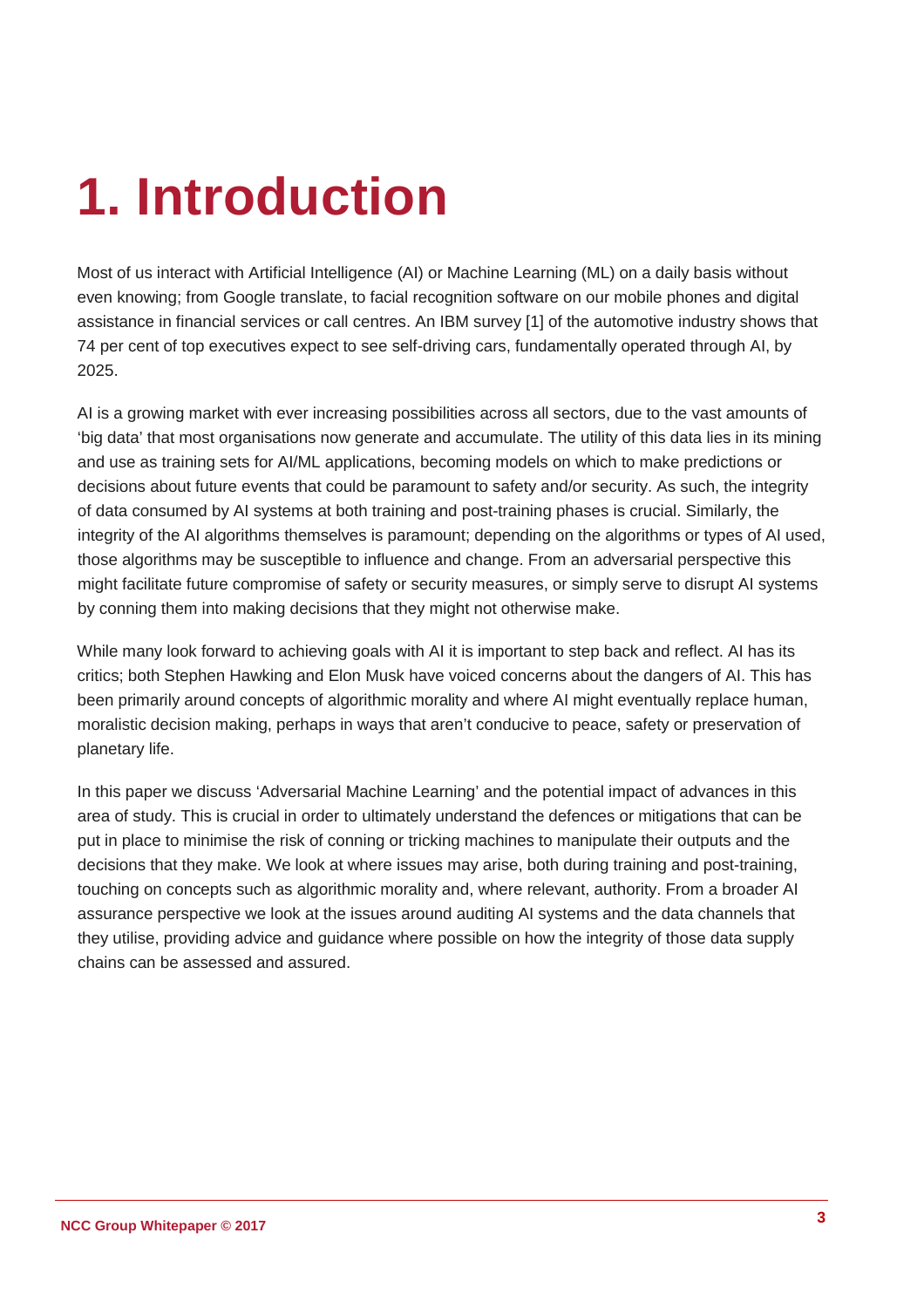### <span id="page-3-0"></span>**2. ML & adversarial ML**

ML is a sub-field of AI and it focuses on the ability to train algorithms in order to improve their performance in solving a set tasks. One of the main areas in ML is classification, where algorithms are used to classify images or find patterns in large amounts of data. Note that the selection of training data is extremely important. An example [2] of this comes from the early days of AI when US army researchers wanted to classify Russian tanks from pictures. They applied ML to the problem and the test photos showed excellent results, however, when applied in real life the system did not work at all. The reason for this was that all of the test/training pictures of Russian tanks were taken on cloudy days, and all of the benign pictures were taken on sunny days, which made the model show all pictures of cloudy days as Russian tanks. In this paper we will take a slightly deeper look at these quirks and other types of problems that can occur with ML.

Another feature that makes ML such a powerful tool is that it is possible to retrain algorithms to adapt to different environments or changes in datasets, which is a useful feature in the modern and everchanging world. An example of this is intrusion detection software, where the state of normal might differ from time to time or network to network. However, with ML a product can be trained on the specific environment, harmonising detection and minimising false positives. A more in-depth discussion on the subject of ML and AI in cyber security is available in the NCC Group whitepaper "Rise of the machines: Machine Learning & its cyber security applications" [3].

Adversarial ML looks at the possibility of an attack on, or compromise of, systems that employ ML. This is usually done through manipulation of the data inputs to systems based on ML, either during the training/learning phase, and/or operational phase. From an adversary's perspective, they may be keen to identify possible inputs that would be falsely classified (perhaps to evade a detection system), or they might be interested in forcing the ML-based system to adapt in ways so that it eventually and consistently misclassifies data or learns unintended or bad behaviours that are to the adversarial advantage.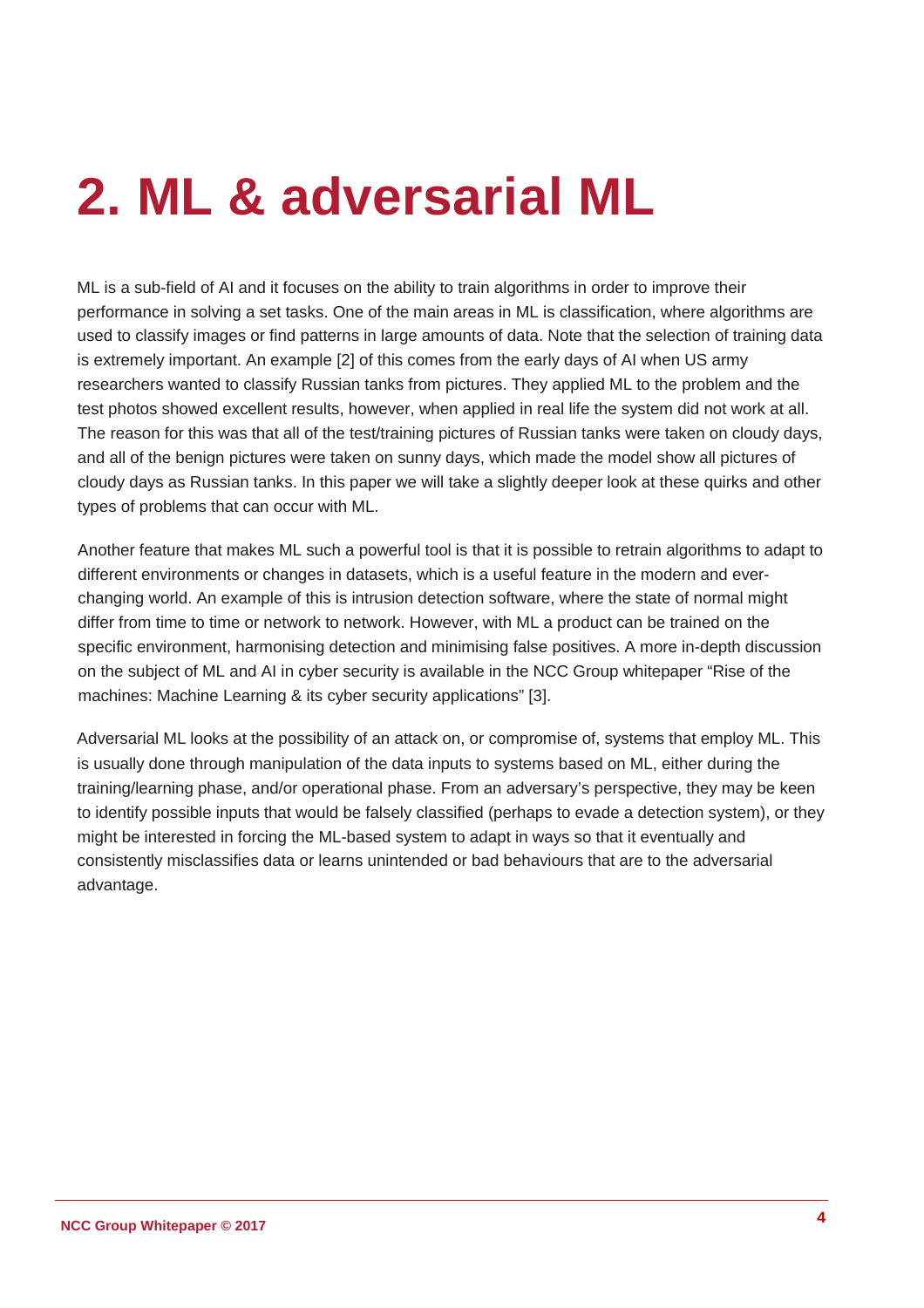### <span id="page-4-0"></span>**3. Current attacks against ML**

In the last eight years a new area of research has emerged, looking at how ML algorithms can be attacked and conned into incorrect classification or decisions. Since ML works on the basis of statistics, we can use this to push certain mathematical values high, which brings up averages and leads to incorrect results within the ML algorithm. Current research on this type of attack is mostly focused around connected/smart cars and their ability to read road signs and react to their environment. One study showed that it was possible to add pixels to digital images in order to push the threshold of a classifier in the wrong direction [4]. Another study showed the possibility of such attacks surviving even after the image was printed [5] onto paper and then classified.

There has been some debate about the practicality of such adversarial attacks in the physical world; the possibilities are much more limited when it comes to adding adversarial data and even at what angle the camera sees the object it tries to classify. These physical world attacks have, however, been demonstrated in a paper which demonstrated that it is remarkably easy and simple to trick classifiers, even by something as simple as graffiti or stickers on a stop sign [6].

Another issue that arises from ML and AI is the overconfidence in their ability and to blindly trust them to take correct and informed decisions. Today, ML is based on statistical models and it has been wellproven that it is possible to trick ML systems with tainted data. Since the algorithms are self-taught we have little to no insight into how they work, or what makes them classify things correctly. They are "oracles" or "black boxes" to us as humans, which given an input produces an answer. This is one of the big drawbacks of ML, as since we do not know all of their inner workings, it is hard to audit them using conventional testing or assessment methods. For ML applications in security we may struggle to understand how to fully guard against, or detect, adversarial malformed inputs that seek to manipulate the underlying algorithms and the decisions that they make.

ML is frequently used for tasks like speech recognition, but even here attacks have been demonstrated. Most notable is a study from 2016 [7] which showed that it was possible to covertly send commands to phones via inaudible ranges. The human hearing range for sound is from 20 Hz to 20 kHz. Computers, however, have the ability to pick up a broader spectrum of frequency, dependent on the microphone in use. This property was successfully exploited by a group of researchers who showed it was possible to send commands to a phone's voice recognition system, which the phone's internal algorithm classified as commands. This was despite the fact that they were outside or just on the edge of the human hearing spectrum.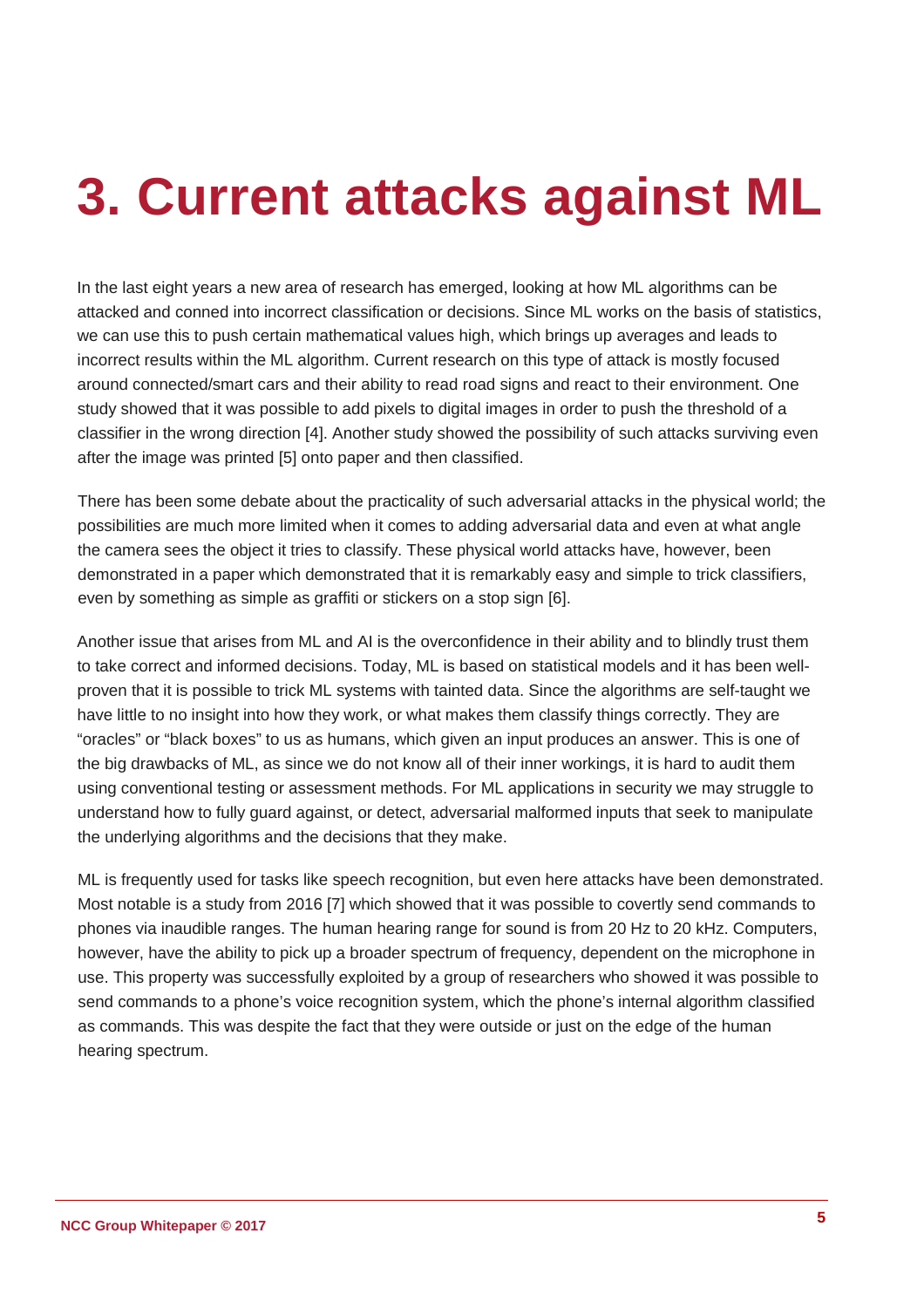#### **3.1 Algorithmic morality & authority**

As ML and data-driven models become more commonplace in products there are areas that need to be addressed with regards to ethics in algorithms (algorithmic morality). The old trolley problem [8] can be applied to self-driving cars, as they will face this exact ethical dilemma, but there are many more complex problems around ethics and algorithms. We like to think of computers as cold logical machines, but when introducing human programming and data selection, one can almost never avoid human bias occurring. One area where this is important, for both ethical and legal reasons, is algorithmic hiring (in recruitment). Where questions have been raised [9], but not yet answered, is that what happens if an algorithm that chooses employee candidates begins to pick up undesirable patterns. This could include not selecting women who are more likely to take maternity leave, or even deselecting candidates that have a higher likelihood of suicide? These questions are incredibly valid as ML is extremely effective at picking up patterns, even ones that we as humans don't see. This has been demonstrated in studies around fall detection in elderly people [10]. This area has not seen the same advances in research as the problems around self-driving cars, and more research is needed.

Algorithmic authority concerns our behaviour as humans to trust and follow the outputs produced by ML-based systems, as if those decisions were more authoritative than any that could be made by humans operating within the same problem space. That is we may welcome the authority derived from the superior processing power and huge datasets used to train ML-based systems. As one example, the airline industry has introduced computer-based automation in recent years. Modern aeroplanes can fly themselves, but they are constantly supervised by pilots that are ready to take over if something fails with the AI. However, one of the leading causes of modern aviation accidents is pilots being overconfident in the automation of their aircraft. The same concerns and questions arise in cyber security - are we putting too much trust and too little human supervision in areas of automation such as malware or breach detection for example?

Note that computational issues around algorithmic morality and authority might not be anything to do with adversaries, but rather by design and evolution the algorithms may learn behaviours that we humans would consider immoral. However, due to our inherent trust in their operation, we might simply bow to their algorithmic authority in the belief that their decisions are superior to those that we mere mortals could formulate. This speaks more to a risk and limitation of human nature as opposed to a technical or machine-based risk, but human supervision and authority override may be key to ensuring safe and moral ML-based system operation.

A number of useful resources that cover technical issues aligned to the safe development and implementation of ML/AI can be found at OpenAI [11], a non-profit AI research company, discovering and enacting the path to safe artificial intelligence.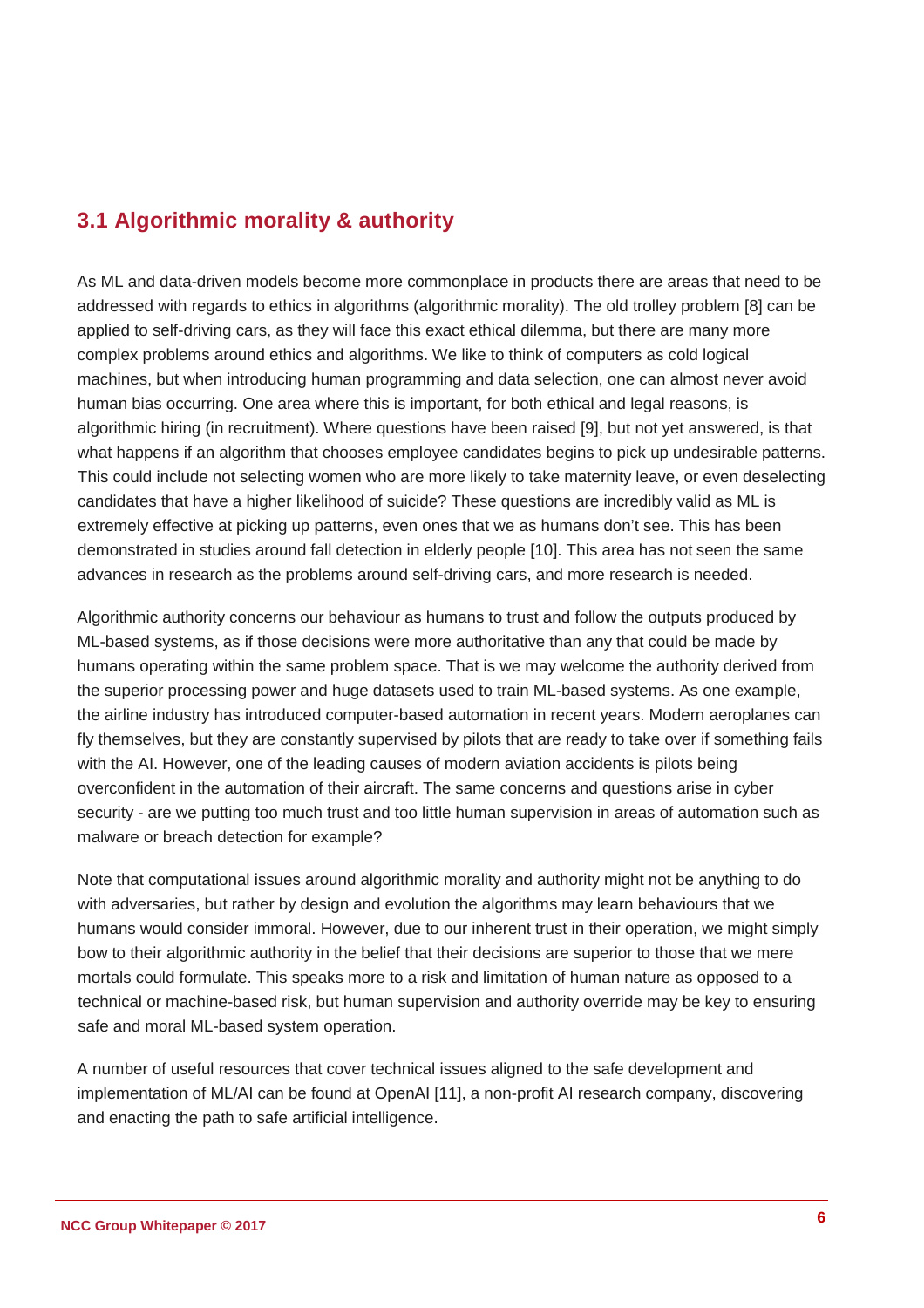#### **3.2 ML subversion & accessibility of techniques**

The reality of subverting ML-based systems rests with us, and therefore this helps us to maintain perspective around any associated hype. While ML-based applications can work well to their assigned task(s) they are, by design, susceptible to subversion, and there is growing, emergent research from both academia and industry [12] in this domain. This includes work on Generative Adversarial Networks (GANs), which involves the use of neural networks in actual adversarial training while taking part in a zero-sum game [13].

There are a growing number of online resources available to support adversarial ML tasks. While ML concepts can be difficult to comprehend due to the requirement for a strong background in mathematics and statistics, emerging applications are helping to abstract away from these details. This makes attacks against ML systems ever more likely and more accessible to the less mathematically/MLinclined adversaries. Examples include Deep-Pwning, termed the "metasploit for machine learning". This ever evolving framework, released at DEFCON 24, is presented as a "lightweight framework for experimenting with ML models with the goal of evaluating their robustness against a motivated adversary." [14]

OpenAI has also documented successful adversarial samples [15], while a number of resources exist such as curated resources on adversarial ML [16].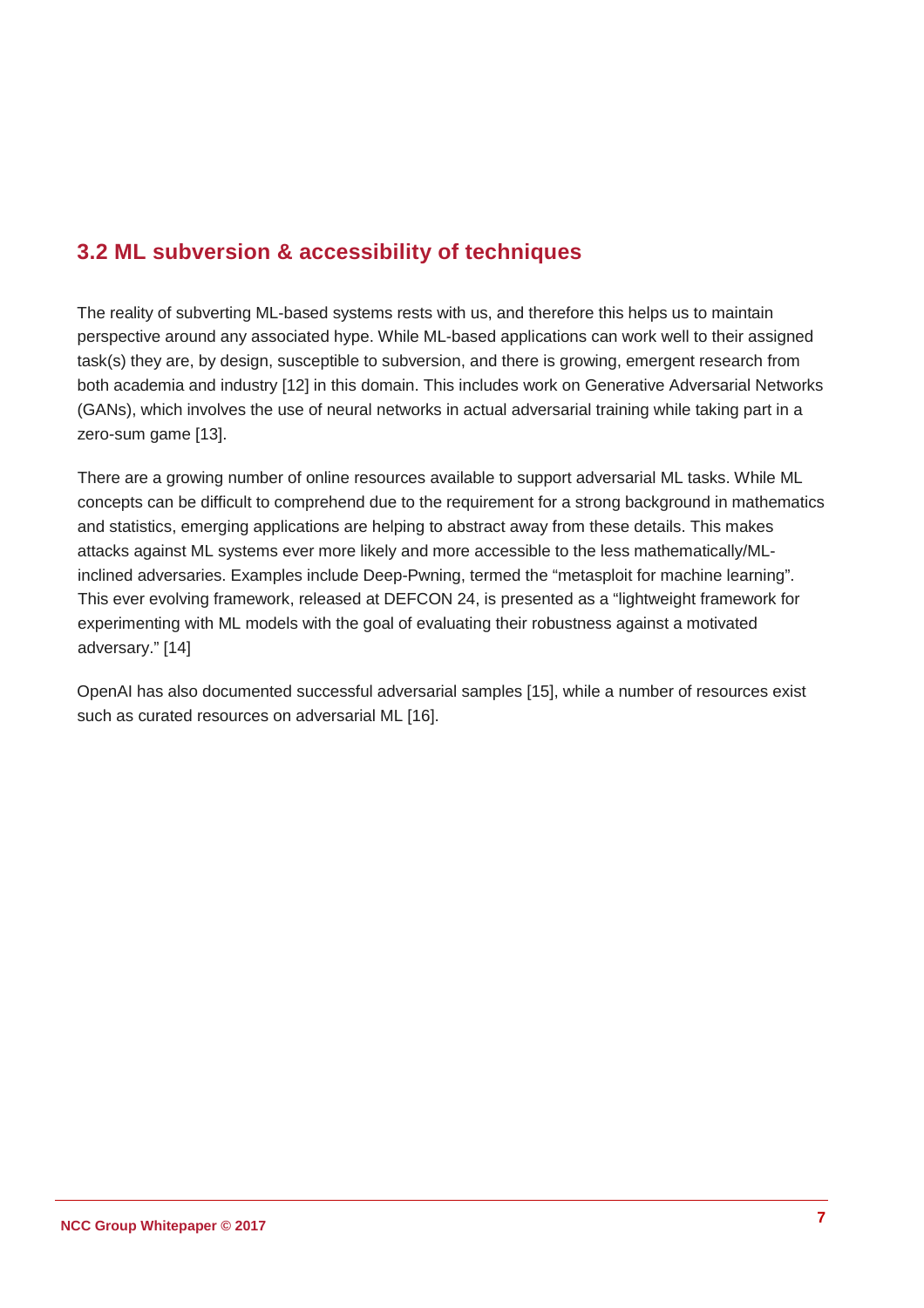# <span id="page-7-0"></span>**4. Evaluating ML**

Systems employing ML need to be assessed and evaluated, particularly to validate vendor claims around performance. The core problem here, however, is the black box nature of ML and AI systems. While static analysis of algorithms can be performed, it is the dynamic nature of those algorithms that provides the utility of the system, and therefore it is the dynamic aspect which must be assessed. However, this may commonly comprise hidden layers, such as within neural networks. A suggested approach to ensure oversight of ML/AI algorithms (algorithmic transparency) is algorithmic auditing. An MIT Technology Review article noted 'auditability' as one of the five principles for accountable algorithms [17]. The suggestion is that auditability should be 'baked in' to algorithms in their development stage in order to enable third parties to check, monitor, review and critique their behaviour. This also satisfies peripheral regulatory requirements, such as data protection, where perhaps the data processed by the ML solution is personal in nature [18].

The best method available for evaluating ML is therefore to exploit the black box approach by understanding what the task of the application is, firing through various samples to assess the robustness of the classification/decision making as an output. This is in terms of both false positives and false negatives. For these tests we can employ the tools and techniques described around adversarial ML; that is, use modified or mutated inputs to assess the system's ability to properly classify (or misclassify). Work here should also include assessment of the original training data and how current it is/was, since the age of training data could be an initial indication of the likely system performance. A recent example here is of false positive reporting, seen through the misclassification of a benign "Hello World" binary as malicious by various ML-based malware engines [19]. From reviewing various vendor responses, a common theme appears to relate to how the engines had been trained. This shows the importance of training robustly, and/or periodic re-training so that classifiers can remain current and abreast of changes in possible input samples.

Much work has already been done around metrics for assessing ML algorithm performance [20]. Over time we will surely see frameworks and test harnesses that will allow for automated, repeatable and consistent testing of ML-based systems, leveraging these different types of classification metrics.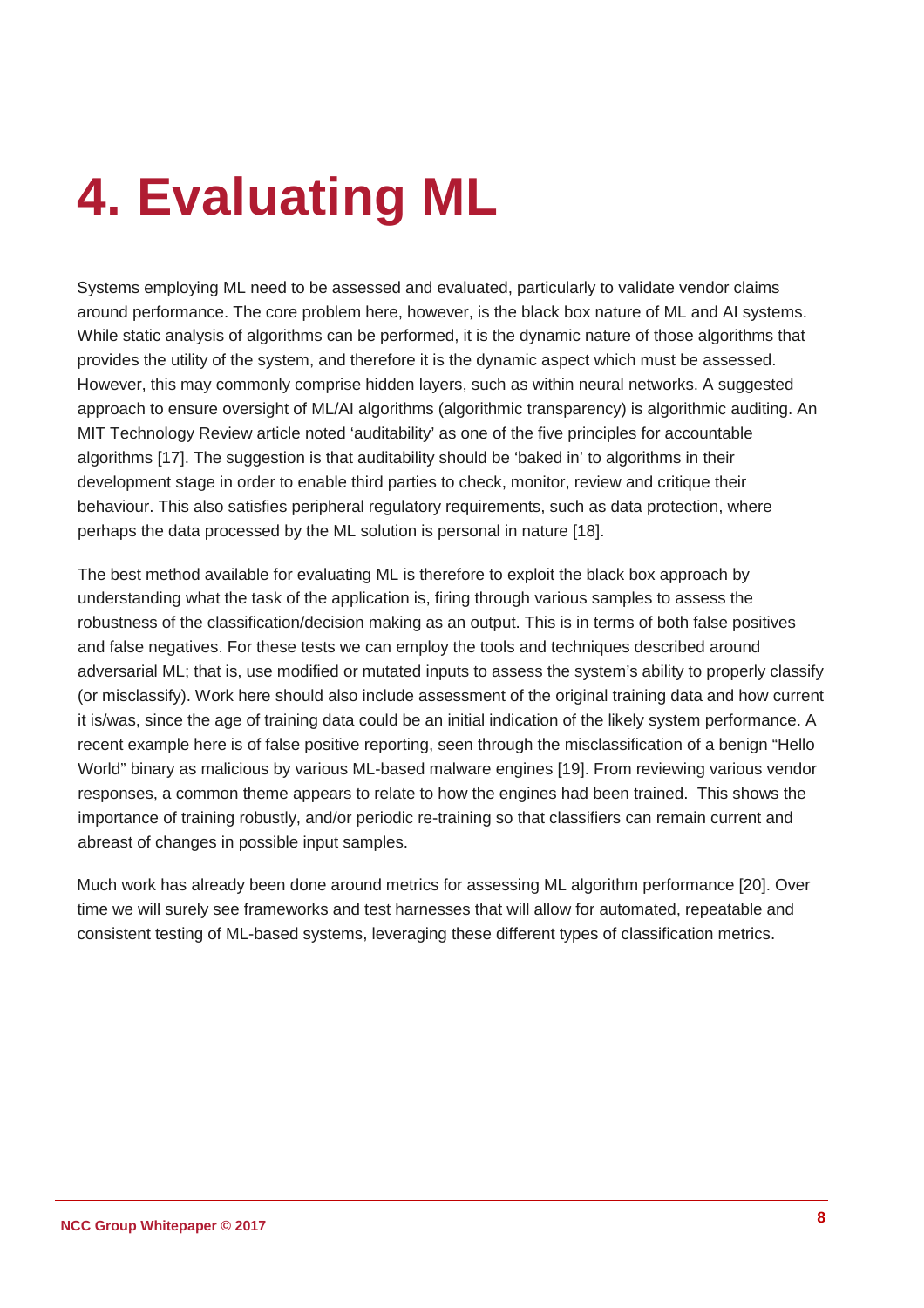## <span id="page-8-0"></span>**5. Defence & mitigation**

The selection of the appropriate and diverse training data is a key issue relating to ML. Many current mitigations against adversarial attacks are based on adding random adversarial data to the training set in order to encourage the model to classify correctly, even with the extra data. However, as we add more data we introduce issues around not knowing exactly what this complex model is triggering, as with the example of the US army tank classification [2].

The most recent research in defence [21] is around detecting and rejecting the dangerous data before it reaches the classifier. This is done by wrapping the classifier with an algorithm that handles data sanitation. A positive side of this approach is that it works regardless of what classifier algorithm is used, making it easy to adapt to current use cases. A major drawback here is understanding what constitutes 'malicious inputs'. If inputs are within permissible data value ranges then sanitising this data may prove difficult, if not impossible.

Potential defences are also emerging from academic research – this includes actual adversarial training on a large scale [22] and techniques for detecting concept drift in ML-based systems [23].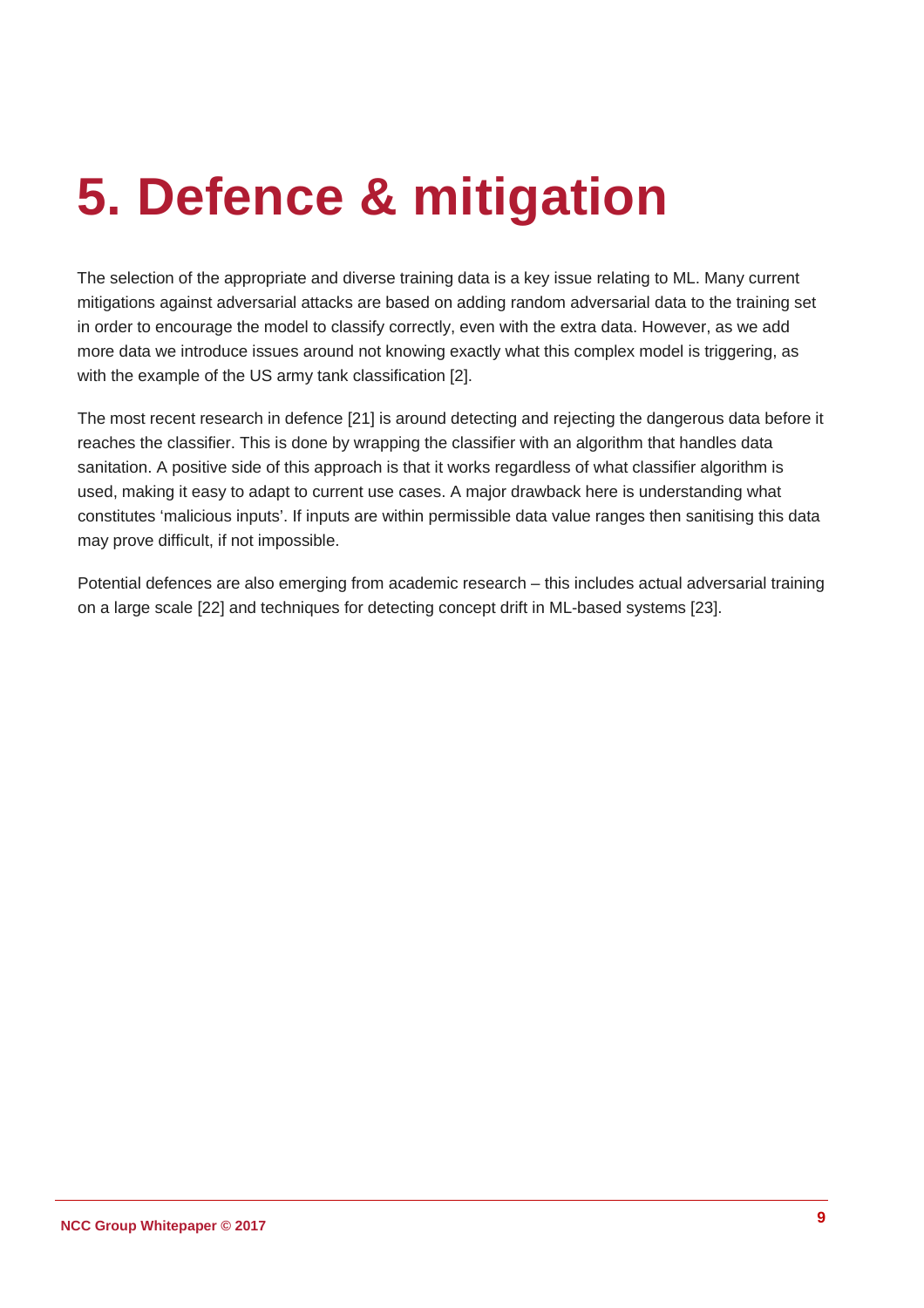## <span id="page-9-0"></span>**6. Conclusion**

ML is a powerful tool, yet despite its widespread use there are many unknowns. This is not only in terms of how it actually works, but also what makes the system trigger or classify on a certain sample for example. Most ML products in use today are black box appliances that are placed onto networks and configured to consume data, process it, and output decisions, without us humans having much knowledge on what those appliances are actually doing. Apart from the risk of being overconfident and trusting these devices to make the correct decisions, there might in some cases also be legal issues in trusting the outcome of an algorithm. New regulations and research into the area of algorithmic authority and the legality of decisions made by machines are emerging and will hopefully bring future clarity in this domain.

ML-based systems can be conned and there is constant, emerging research and accessible toolsets that in time will likely aid adversaries in their attempts at ML subversion, while on the periphery, we are also seeing counter-research around detection and blocking of adversarial attacks. The core issue of data taint during training and/or operation will always exist and pose some level of risk to the underlying ML-based system and the decisions it makes, which links to a major issue around data supply chain. Being able to assure the origin and integrity of all data passed to ML-based systems may be impossible, particularly in large-scale enterprise systems that consume large volumes of data, such as network log information for example. This means that adversaries may have a myriad of vectors available to them to attempt manipulation of data that might ultimately affect ML-based system operation.

Many ML product vendors are, understandably, protective of their Intellectual Property Rights (IPR), which could cause issues around technology and security audits. Various regulators in different sectors may not be satisfied with a response of "it's a black box" when attempting to audit systems, particularly if those systems instigate key decisions such as financial transactions or security operations. This is where concepts such as algorithmic transparency will become ever more important, requiring vendors to build in the necessary assurances and auditing capabilities to their ML-based products.

The security industry has been quick to adapt the use of ML as it is well suited to the problem of classifying data from large data sets. Today, there are a number of products within the areas of spam filtering, malware detection and network intrusion detection which use ML at their core. There are many claims made by ML product vendors about their effectiveness in detecting threats and while these may be true, they are often lacking in any independent third party validation. Therefore the claims should not be taken as gospel without adequate and independent validation.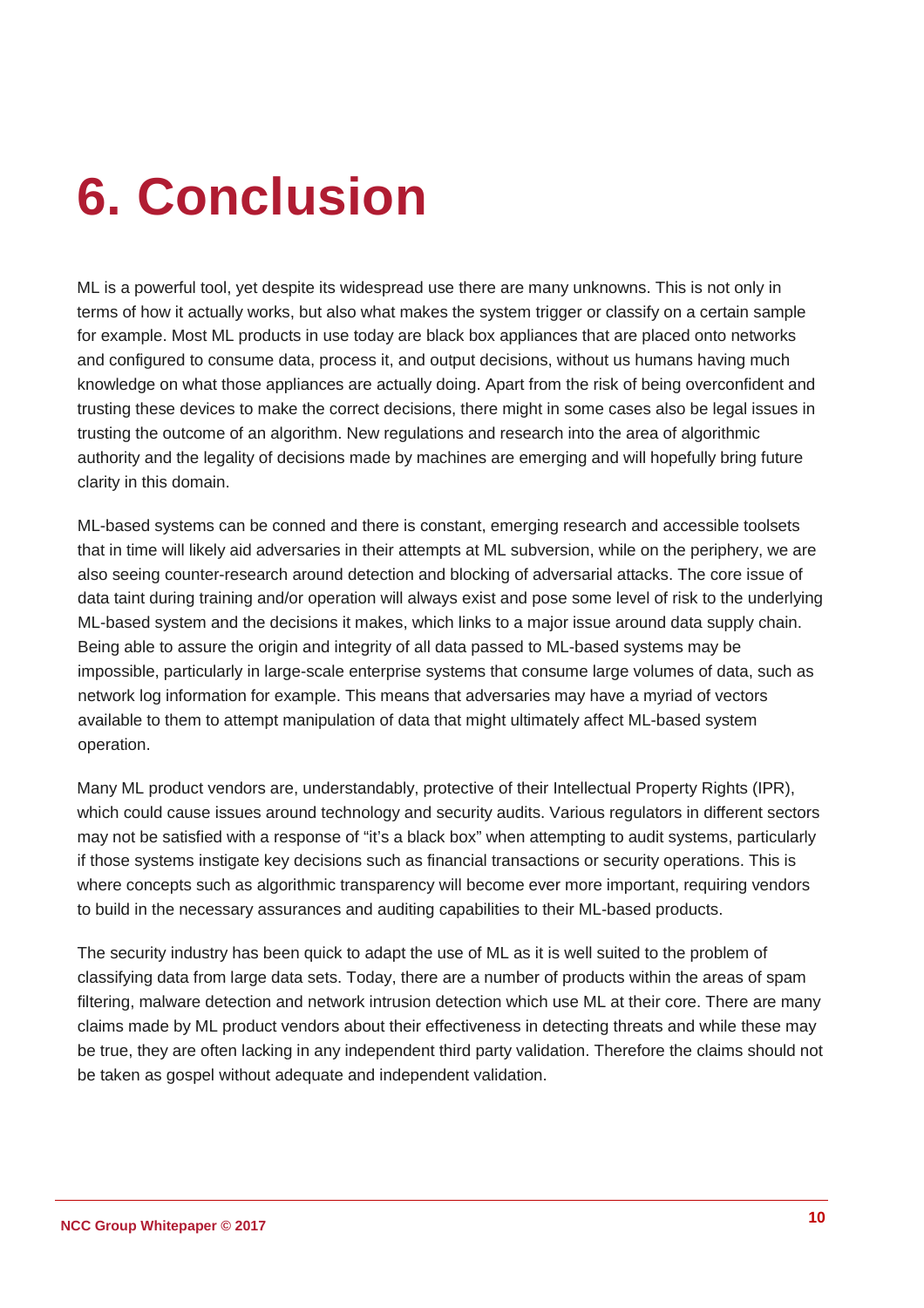As the cyber security industry has witnessed and learned with Intrusion Detection Systems (IDS), when detection signatures become outdated and are not maintained with signatures of the latest, emerging threats, the detection mechanism itself becomes less effective. The same issues may apply to MLbased systems whereupon their models/classifiers become outdated and ineffective. More research is needed to understand the appropriate frequencies of model updates for different ML-based systems (e.g. every week, month or quarter). Additionally, we need to improve our understanding of how best to perform dynamic model updating and how much supervision vs. authority should be placed in any such dynamic, algorithmic update.

There is also an emerging issue around abstraction with regards to ML. There are an ever-growing number of ML/AI frameworks (including open source) becoming available to software developers that abstract away the data science and algorithmic details within their application programming interfaces (APIs).This means developers don't necessarily need to understand the underlying mathematics and may therefore be making poor choices in terms of algorithm, labels and attributes used for classification, or the types of dimension reduction employed etc.

Finally, we conclude with ten questions that we recommend those responsible for implementing MLbased systems ask in relation to the problem they are aiming to solve, the target operating environment and the chosen ML system vendor(s). Answers to these questions should help to address concerns, focus priorities on risk reduction activities and to understand any gaps in legal or regulatory compliance. This list of questions is by no means exhaustive and, instead, should serve as a good starting point, particularly for those new to AI/ML-based concepts and systems.

In the interest of humanity, we also suggest that these questions are asked of, and answered by, humans. That is, we do not recommend posing these questions to the underlying machines themselves, or creating machines to learn and answer these questions.

- 1. What datasets were used for training the system and how appropriate/current were these for the target operating environment?
- 2. How often does the system retrain, or how often should it be retrained?
- 3. What level of testing/evaluation has been done on false positive and false negative rates?
- 4. What (if any) adversarial testing has been performed against the system?
- 5. What (if any) defence mechanisms exist, such as adversarial training/GANs, concept drift detection, etc.?
- 6. What level of Algorithmic Authority will the system present, or what level of trust will be placed in the system's decision making?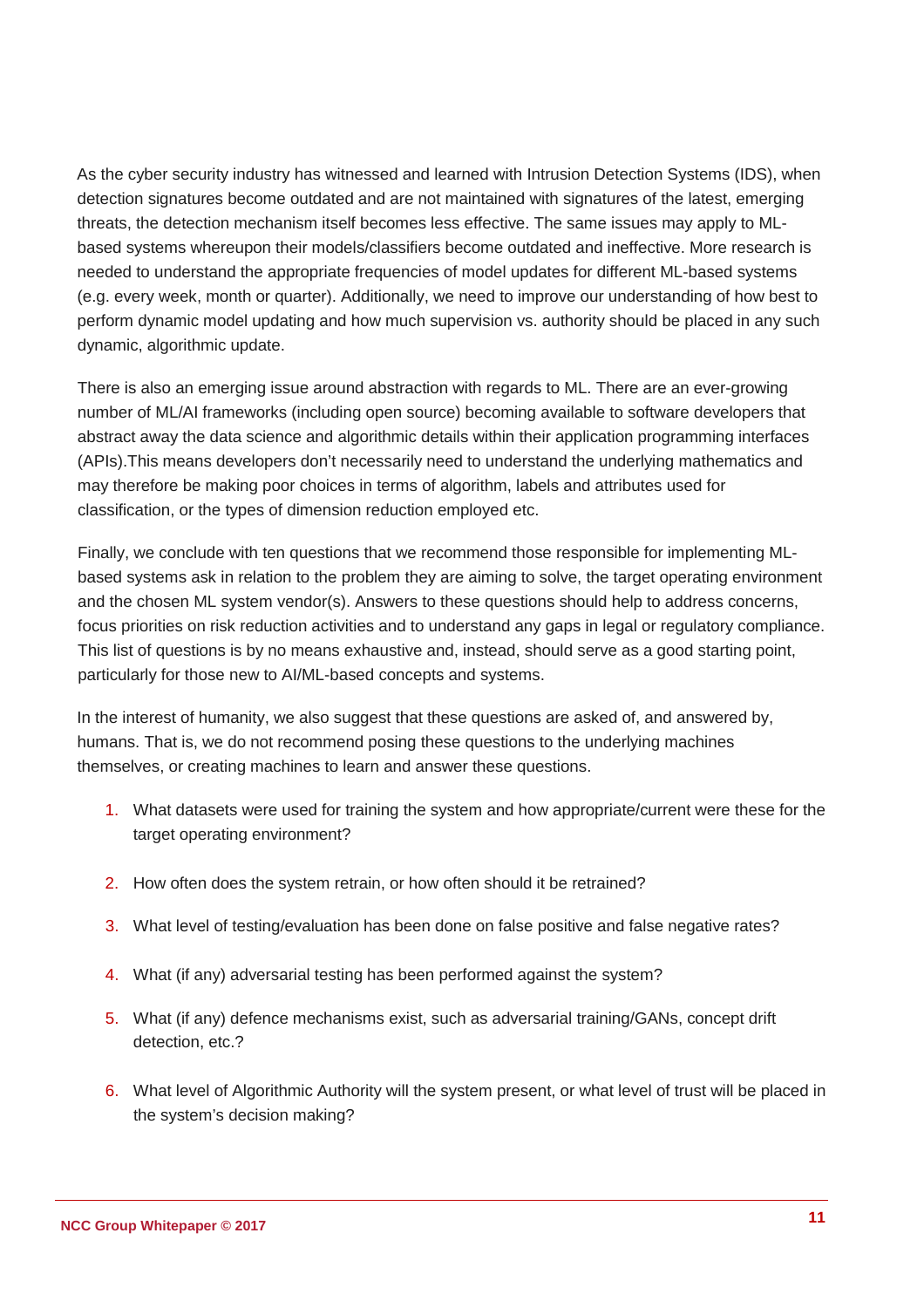- 7. What level of human supervision and authority override will be required during system operation?
- 8. Are there any Algorithmic Morality issues presented by the system?
- 9. What level of Algorithmic Transparency and Auditing exists?
- 10. What assurances exist in the data supply chain?

In October 2017, the University of Berkeley presented their collective view of systems challenges for AI [24] which echoed some of the potential issues raised in this paper. Also in October 2017, in the UK an independent review [25] published on behalf of the AI sector presented the opportunities for the UK to become a clear world leader in the development of AI, by helping to boost productivity, advance health care, improve services for customers and unlock £630bn for the UK economy. It is hoped that the topics in this paper have served as food for careful thought around the adversarial aspects of AI so that AI as a sector can be cognisant of what needs to be done to viably realise such world-leading, worldimpacting prospects.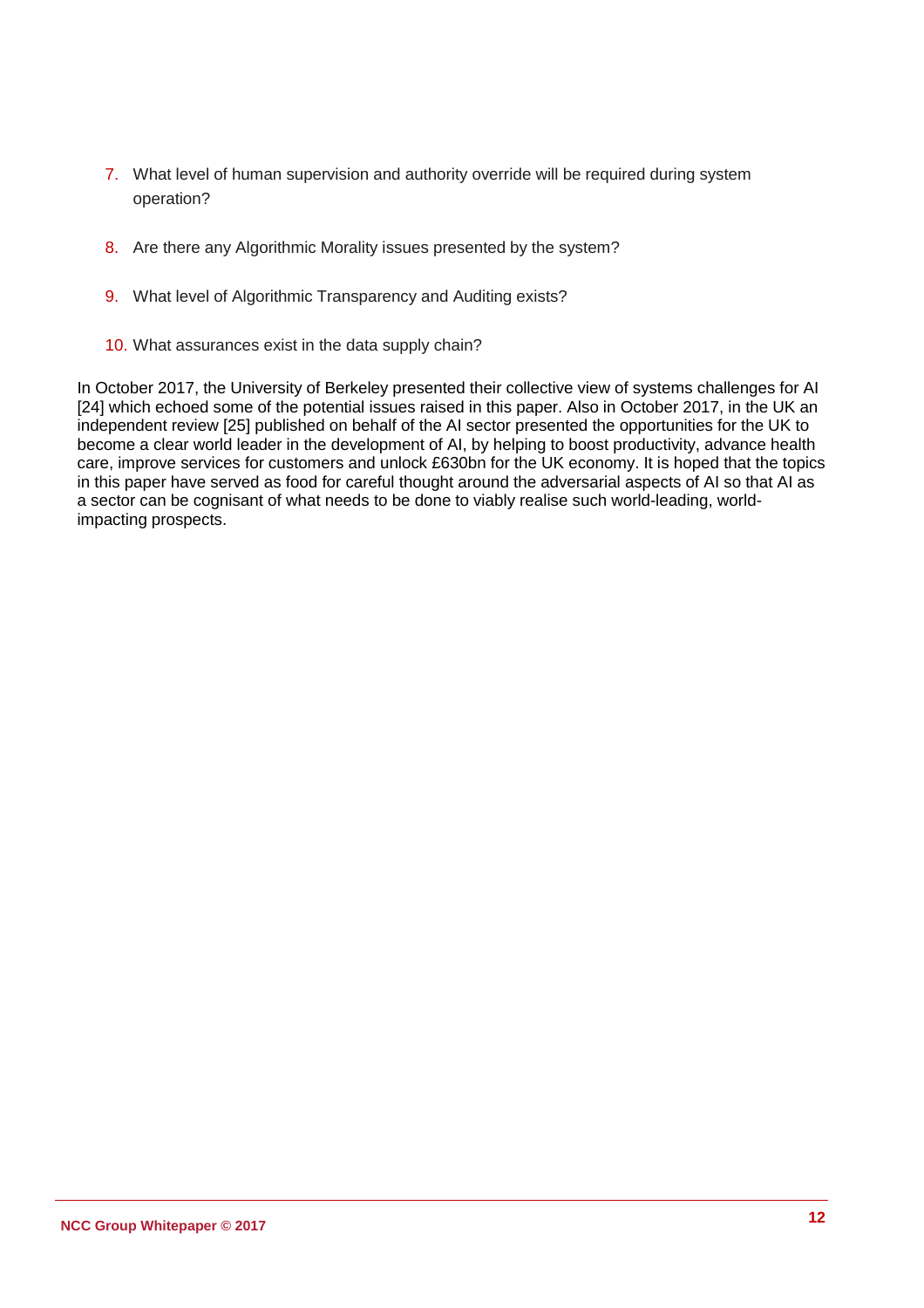### **References**

[1] <http://www-935.ibm.com/services/multimedia/GBE03640USEN.pdf>

[2] <http://intelligence.org/files/AIPosNegFactor.pdf>

[3] [https://www.nccgroup.trust/uk/our-research/rise-of-the-machines-machine-learning-and-its-cyber](https://www.nccgroup.trust/uk/our-research/rise-of-the-machines-machine-learning-and-its-cyber-security-applications/)[security-applications/](https://www.nccgroup.trust/uk/our-research/rise-of-the-machines-machine-learning-and-its-cyber-security-applications/)

[4] <https://arxiv.org/abs/1602.02697>

[5]<https://arxiv.org/abs/1607.02533>

[6] <https://arxiv.org/pdf/1707.08945.pdf>

[7]<https://www.usenix.org/conference/usenixsecurity16/technical-sessions/presentation/carlini>

[8] [https://en.wikipedia.org/wiki/Trolley\\_problem](https://en.wikipedia.org/wiki/Trolley_problem)

[9]

[https://www.ted.com/talks/zeynep\\_tufekci\\_machine\\_intelligence\\_makes\\_human\\_morals\\_more\\_import](https://www.ted.com/talks/zeynep_tufekci_machine_intelligence_makes_human_morals_more_important) [ant](https://www.ted.com/talks/zeynep_tufekci_machine_intelligence_makes_human_morals_more_important)

[10] [www.mdpi.com/1424-8220/14/10/19806/pdf](http://www.mdpi.com/1424-8220/14/10/19806/pdf)

[11] https://openai.com/about/

[12] [https://www.slideshare.net/mobile/RamShankaraSivaKumar/subverting-machine-learning](https://www.slideshare.net/mobile/RamShankaraSivaKumar/subverting-machine-learning-detections-for-fun-and-profit)[detections-for-fun-and-profit](https://www.slideshare.net/mobile/RamShankaraSivaKumar/subverting-machine-learning-detections-for-fun-and-profit)

[13]<https://github.com/openai/InfoGAN> and<https://arxiv.org/abs/1606.03657>

[14]<https://github.com/cchio/deep-pwning> and

[https://media.defcon.org/DEF%20CON%2024/DEF%20CON%2024%20presentations/DEFCON-24-](https://media.defcon.org/DEF%20CON%2024/DEF%20CON%2024%20presentations/DEFCON-24-Clarence-Chio-Machine-Duping-101.pdf) [Clarence-Chio-Machine-Duping-101.pdf](https://media.defcon.org/DEF%20CON%2024/DEF%20CON%2024%20presentations/DEFCON-24-Clarence-Chio-Machine-Duping-101.pdf) 

[15]<https://blog.openai.com/robust-adversarial-inputs/>

[16]<https://github.com/yenchenlin/awesome-adversarial-machine-learning>

[17]<https://www.technologyreview.com/s/602933/how-to-hold-algorithms-accountable/>

[18] [https://ico.org.uk/media/for-organisations/documents/2013559/big-data-ai-ml-and-data](https://ico.org.uk/media/for-organisations/documents/2013559/big-data-ai-ml-and-data-protection.pdf)[protection.pdf](https://ico.org.uk/media/for-organisations/documents/2013559/big-data-ai-ml-and-data-protection.pdf)

[19] [http://www.csoonline.com/article/3216765/security/heres-why-the-scanners-on-virustotal-flagged](http://www.csoonline.com/article/3216765/security/heres-why-the-scanners-on-virustotal-flagged-hello-world-as-harmful.html?page=2)[hello-world-as-harmful.html?page=2](http://www.csoonline.com/article/3216765/security/heres-why-the-scanners-on-virustotal-flagged-hello-world-as-harmful.html?page=2)

[20]<https://machinelearningmastery.com/metrics-evaluate-machine-learning-algorithms-python/>

[21]<https://arxiv.org/abs/1705.09064>

[22]<https://arxiv.org/abs/1611.01236>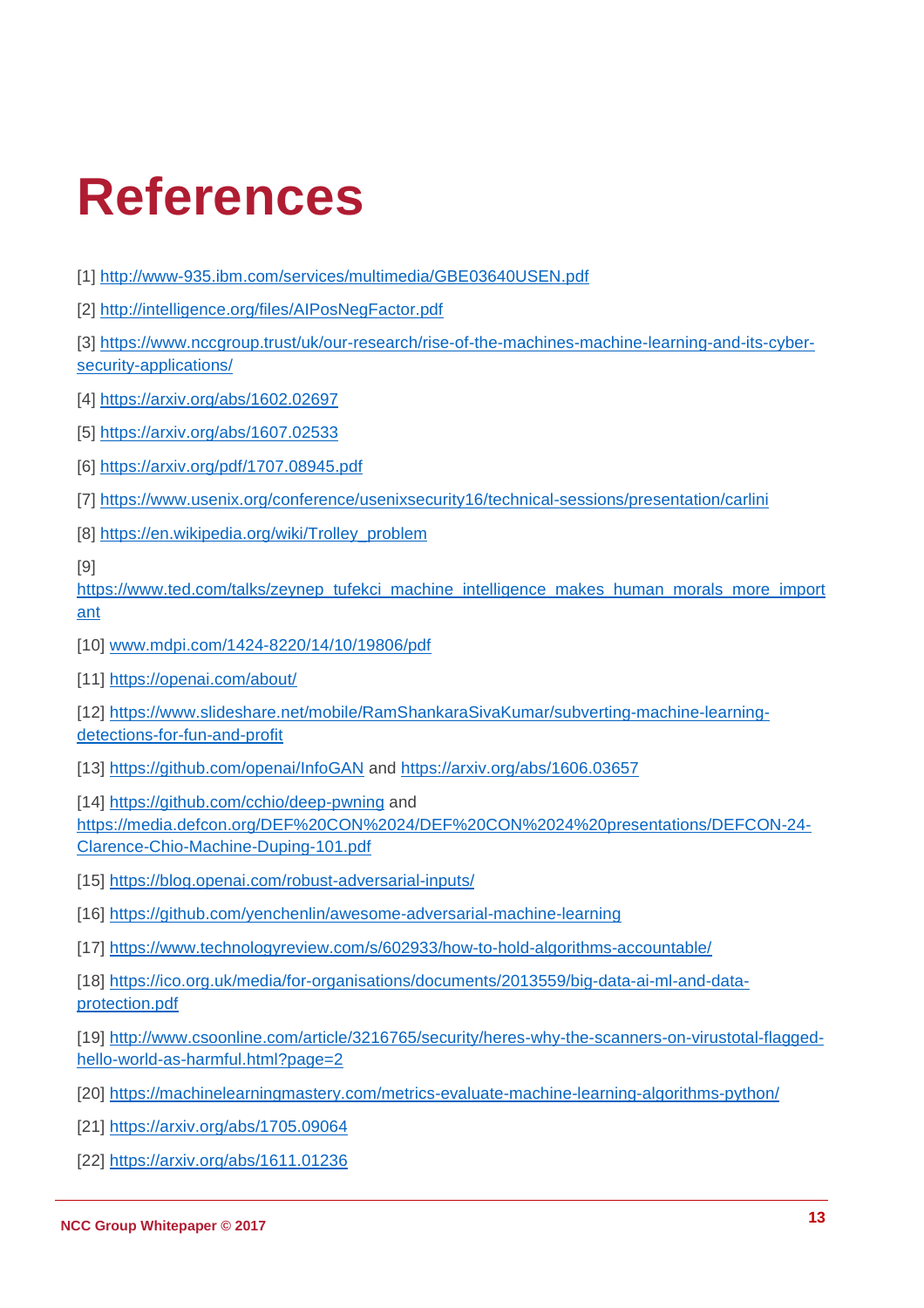- [23]<https://s2lab.isg.rhul.ac.uk/papers/files/usenixsec2017.pdf>
- [23] <https://www2.eecs.berkeley.edu/Pubs/TechRpts/2017/EECS-2017-159.pdf>
- [24] [https://www.gov.uk/government/uploads/system/uploads/attachment\\_data/file/652097/Growing\\_t](https://www.gov.uk/government/uploads/system/uploads/attachment_data/file/652097/Growing_the_artificial_intelligence_industry_in_the_UK.pdf) [he\\_artificial\\_intelligence\\_industry\\_in\\_the\\_UK.pdf](https://www.gov.uk/government/uploads/system/uploads/attachment_data/file/652097/Growing_the_artificial_intelligence_industry_in_the_UK.pdf)
- [1] <http://www-935.ibm.com/services/multimedia/GBE03640USEN.pdf>
- [2] <http://intelligence.org/files/AIPosNegFactor.pdf>

[3] [https://www.nccgroup.trust/uk/our-research/rise-of-the-machines-machine-learning-and-its-cyber](https://www.nccgroup.trust/uk/our-research/rise-of-the-machines-machine-learning-and-its-cyber-security-applications/)[security-applications/](https://www.nccgroup.trust/uk/our-research/rise-of-the-machines-machine-learning-and-its-cyber-security-applications/)

- [4] <https://arxiv.org/abs/1602.02697>
- [5]<https://arxiv.org/abs/1607.02533>
- [6] <https://arxiv.org/pdf/1707.08945.pdf>
- [7]<https://www.usenix.org/conference/usenixsecurity16/technical-sessions/presentation/carlini>
- [8] [https://en.wikipedia.org/wiki/Trolley\\_problem](https://en.wikipedia.org/wiki/Trolley_problem)

[9]

[https://www.ted.com/talks/zeynep\\_tufekci\\_machine\\_intelligence\\_makes\\_human\\_morals\\_more\\_import](https://www.ted.com/talks/zeynep_tufekci_machine_intelligence_makes_human_morals_more_important) [ant](https://www.ted.com/talks/zeynep_tufekci_machine_intelligence_makes_human_morals_more_important)

- [10] [www.mdpi.com/1424-8220/14/10/19806/pdf](http://www.mdpi.com/1424-8220/14/10/19806/pdf)
- [11]<https://openai.com/about/>

[12] [https://www.slideshare.net/mobile/RamShankaraSivaKumar/subverting-machine-learning](https://www.slideshare.net/mobile/RamShankaraSivaKumar/subverting-machine-learning-detections-for-fun-and-profit)[detections-for-fun-and-profit](https://www.slideshare.net/mobile/RamShankaraSivaKumar/subverting-machine-learning-detections-for-fun-and-profit)

[13]<https://github.com/openai/InfoGAN> and<https://arxiv.org/abs/1606.03657>

[14]<https://github.com/cchio/deep-pwning> and

[https://media.defcon.org/DEF%20CON%2024/DEF%20CON%2024%20presentations/DEFCON-24-](https://media.defcon.org/DEF%20CON%2024/DEF%20CON%2024%20presentations/DEFCON-24-Clarence-Chio-Machine-Duping-101.pdf) [Clarence-Chio-Machine-Duping-101.pdf](https://media.defcon.org/DEF%20CON%2024/DEF%20CON%2024%20presentations/DEFCON-24-Clarence-Chio-Machine-Duping-101.pdf) 

- [15]<https://blog.openai.com/robust-adversarial-inputs/>
- [16]<https://github.com/yenchenlin/awesome-adversarial-machine-learning>
- [17]<https://www.technologyreview.com/s/602933/how-to-hold-algorithms-accountable/>

[18] [https://ico.org.uk/media/for-organisations/documents/2013559/big-data-ai-ml-and-data](https://ico.org.uk/media/for-organisations/documents/2013559/big-data-ai-ml-and-data-protection.pdf)[protection.pdf](https://ico.org.uk/media/for-organisations/documents/2013559/big-data-ai-ml-and-data-protection.pdf)

[19] [http://www.csoonline.com/article/3216765/security/heres-why-the-scanners-on-virustotal-flagged](http://www.csoonline.com/article/3216765/security/heres-why-the-scanners-on-virustotal-flagged-hello-world-as-harmful.html?page=2)[hello-world-as-harmful.html?page=2](http://www.csoonline.com/article/3216765/security/heres-why-the-scanners-on-virustotal-flagged-hello-world-as-harmful.html?page=2)

- [20]<https://machinelearningmastery.com/metrics-evaluate-machine-learning-algorithms-python/>
- [21]<https://arxiv.org/abs/1705.09064>